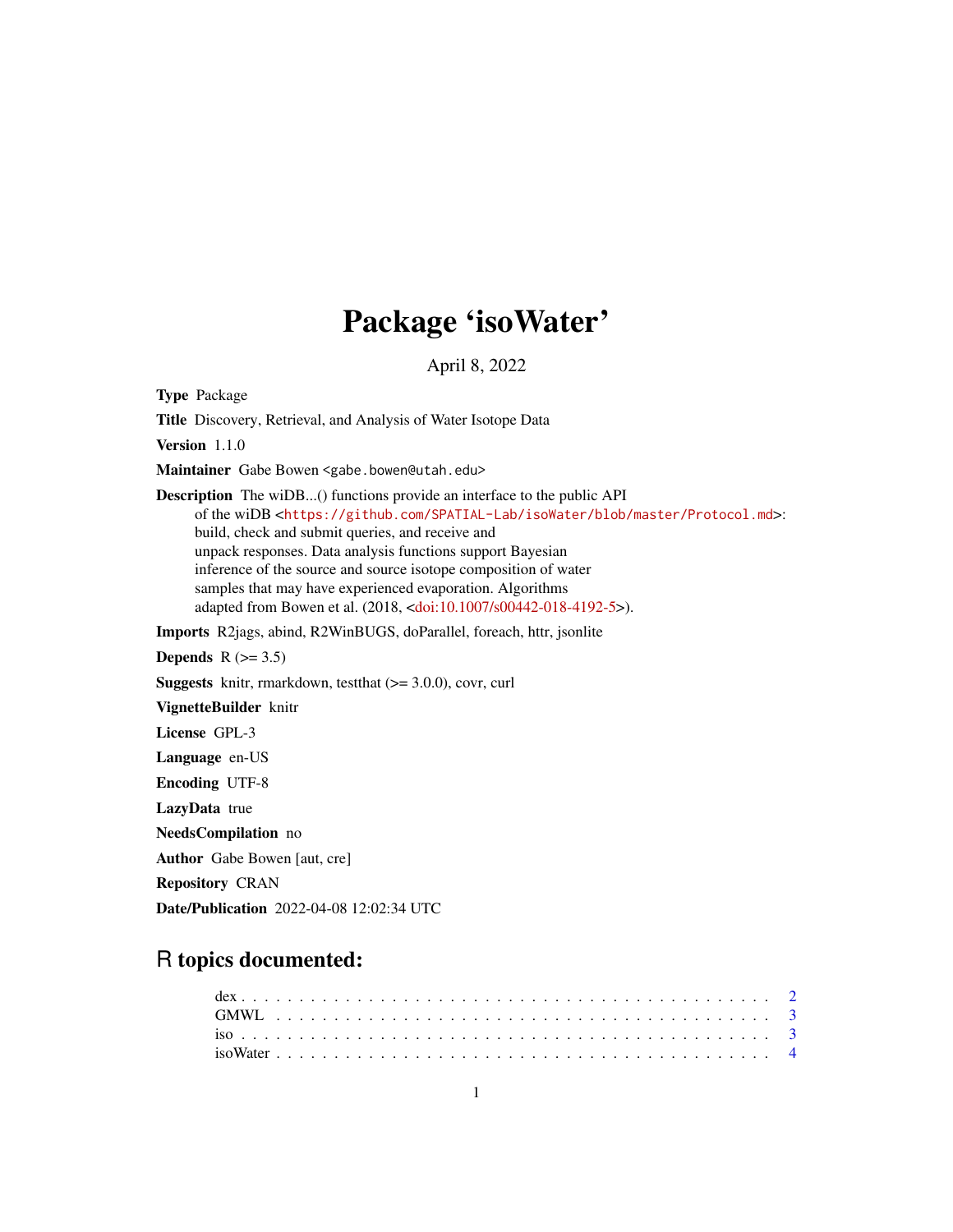<span id="page-1-0"></span>

| Index |  |  |  |  |  |  |  |  |  |  |  |  |  |  |  |  |  |  |  | 12 |
|-------|--|--|--|--|--|--|--|--|--|--|--|--|--|--|--|--|--|--|--|----|
|       |  |  |  |  |  |  |  |  |  |  |  |  |  |  |  |  |  |  |  |    |
|       |  |  |  |  |  |  |  |  |  |  |  |  |  |  |  |  |  |  |  |    |
|       |  |  |  |  |  |  |  |  |  |  |  |  |  |  |  |  |  |  |  |    |
|       |  |  |  |  |  |  |  |  |  |  |  |  |  |  |  |  |  |  |  |    |
|       |  |  |  |  |  |  |  |  |  |  |  |  |  |  |  |  |  |  |  |    |
|       |  |  |  |  |  |  |  |  |  |  |  |  |  |  |  |  |  |  |  |    |

dex *Deuterium excess*

#### Description

Calculates deuterium excess or line-conditioned excess.

#### Usage

 $dex(HO, form = "dex", MWL = NULL)$ 

#### Arguments

| HO.        | data.frame. Hydrogen (column 1) and oxygen (column 2) isotope values for 1<br>or more water samples.                                                                                                                                                                                                                         |
|------------|------------------------------------------------------------------------------------------------------------------------------------------------------------------------------------------------------------------------------------------------------------------------------------------------------------------------------|
| form       | character. Calculate deuterium excess ("dex"), line-conditioned excess ("lcex"),<br>or "both".                                                                                                                                                                                                                               |
| <b>MWL</b> | numeric. Vector the first two elements of which contain the meteoric water line<br>slope and intercept (e.g., as created by $mwl$ ). The default value (if $MWL = NULL$ )<br>reflects the Global Meteoric Water Line estimated from a global precipitation<br>compilation in Bowen, et al. (2019). Ignored for form = "dex". |

#### Value

Returns a copy of HO with an added field(s) "dex" and/or "lcex" containing the calculated values. Deuterium excess is calculated following Dansgaard (1964) as: *dex =* δ*2H - 8 \** δ*18O*, and lc-excess following Landwehr & Coplen (2006) as *lcex =* δ*2H - m \** δ*18O - b*, where *m* and *b* are the slope and intercept of MWL, respectively.

#### References

Bowen et al. (2019) Isotopes in the water cycle: Regional- to global-Scale patterns and applications. *Annual Review of Earth and Planetary Sciences* 47 453–479. doi: [10.1146/annurevearth053018-](https://doi.org/10.1146/annurev-earth-053018-060220) [060220.](https://doi.org/10.1146/annurev-earth-053018-060220)

Dansgaard (1964) Stable isotopes in precipitation. *Tellus* 16 436–468. doi: [10.1111/j.21533490.1964.tb00181.x.](https://doi.org/10.1111/j.2153-3490.1964.tb00181.x)

Landwehr & Coplen (2006) Line-conditioned excess: A new method for characterizing stable hydrogen and oxygen isotope ratios in hydrologic systems. In *Isotopes in Environmental Studies*, International Atomic Energy Agency, 132–135. [http://www-pub.iaea.org/MTCD/publications/](http://www-pub.iaea.org/MTCD/publications/PDF/CSP_26_web.pdf) [PDF/CSP\\_26\\_web.pdf](http://www-pub.iaea.org/MTCD/publications/PDF/CSP_26_web.pdf).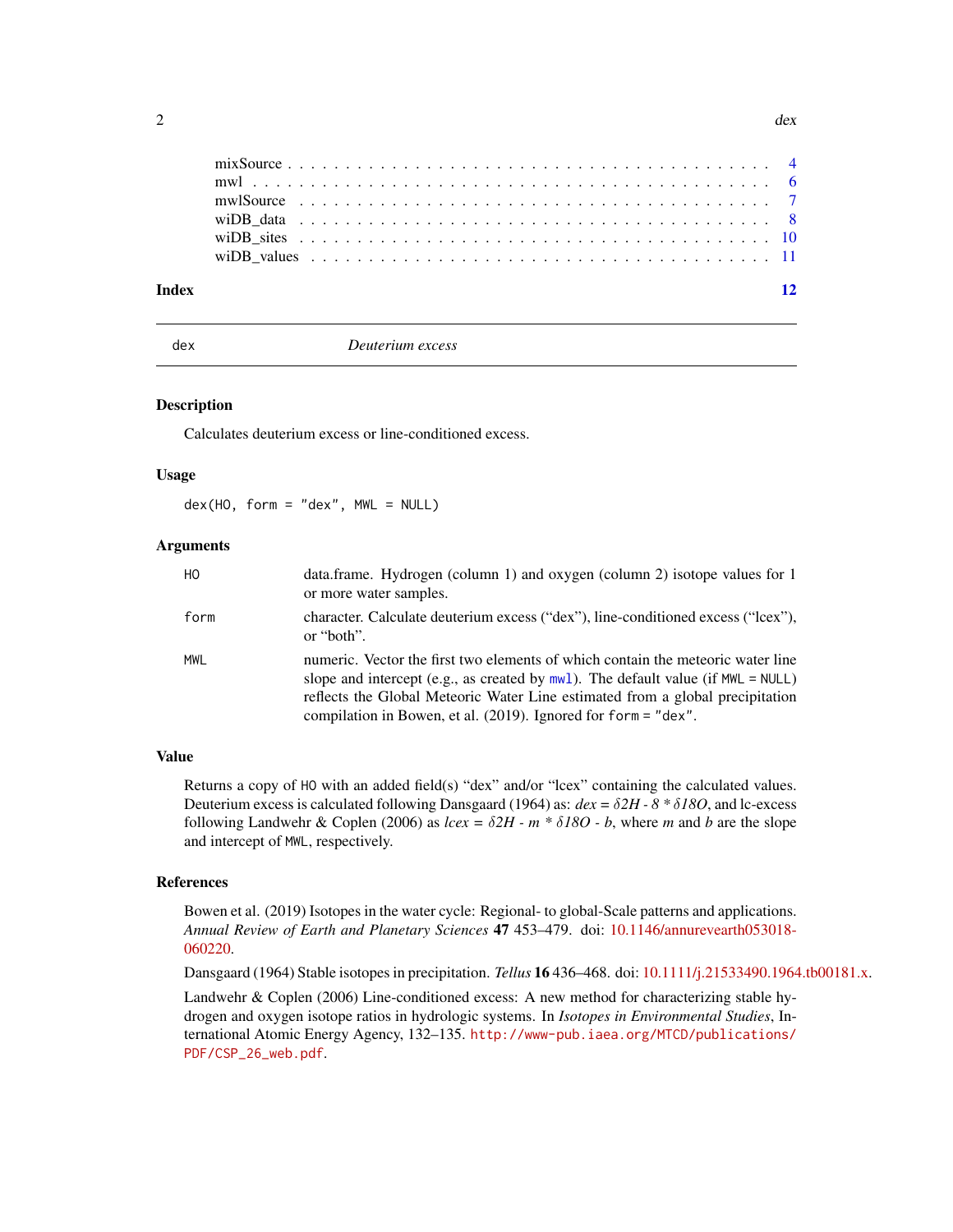#### <span id="page-2-0"></span> $G_MWL$  3

#### Examples

```
0 = runif(10, -15, -2)H = 0 * 8 + 10 + \text{rnorm}(10, 0, 6)d = dex(data.fname(H, 0), form = "both")print(d)
```
#### GMWL *Global Meteoric Water Line*

#### Description

Parameters for the Global Meteoric Water Line fit to a global precipitation compilation in Bowen, et al. (2019).

#### Usage

data("GMWL")

#### Format

The format is: num [1:6] slope, intercept, average d18O, sum of squares in d18O, root mean square error, number of samples

#### Source

Bowen et al. (2019) Isotopes in the water cycle: Regional- to global-Scale patterns and applications. *Annual Review of Earth and Planetary Sciences* 47 453–479. doi: [10.1146/annurevearth053018-](https://doi.org/10.1146/annurev-earth-053018-060220) [060220.](https://doi.org/10.1146/annurev-earth-053018-060220)

#### Examples

data(GMWL)

<span id="page-2-1"></span>iso *Iso Object*

#### Description

Creates objects of type "iso"

#### Usage

 $iso(H, 0, Hsd, 0sd, H0c = 0)$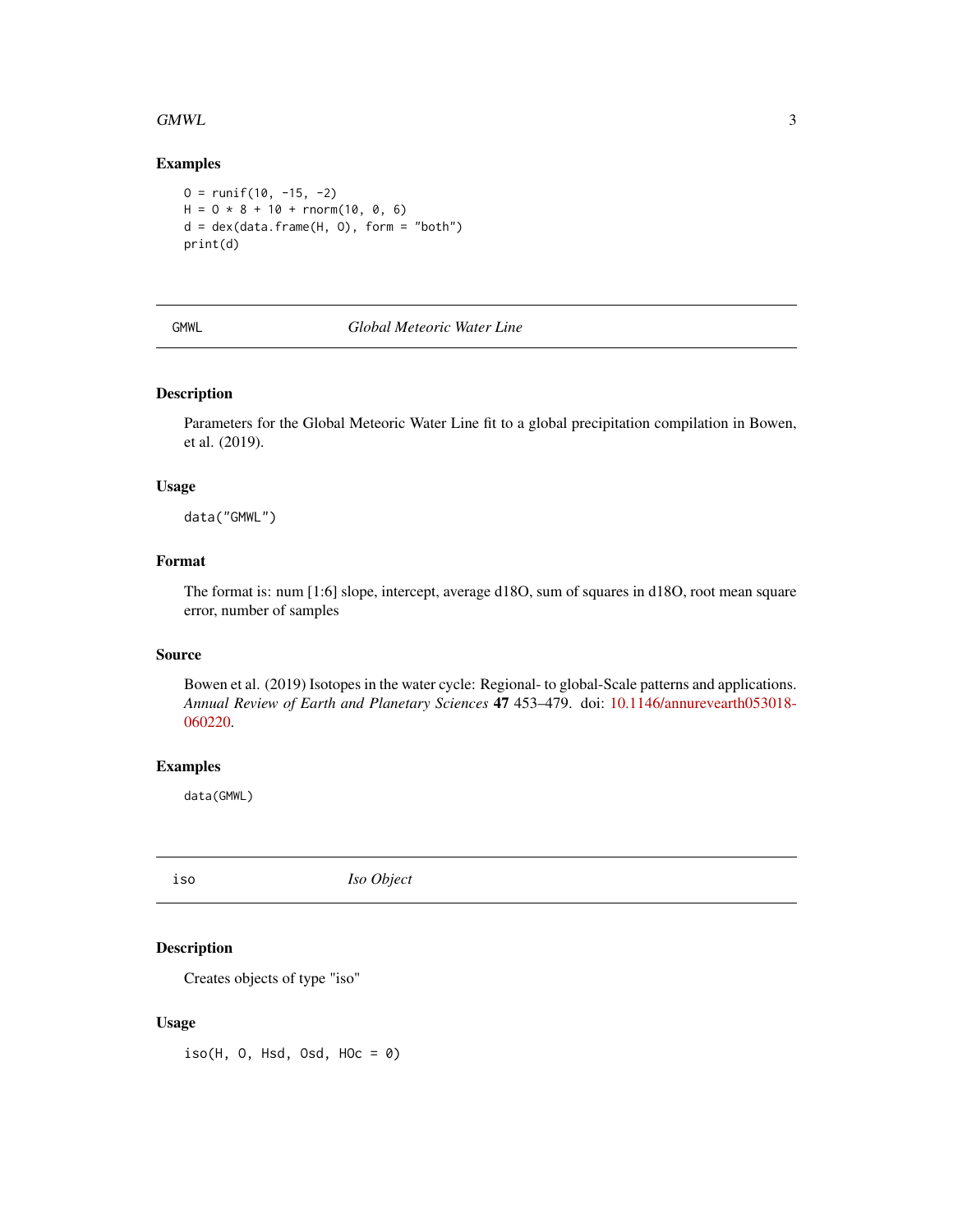#### <span id="page-3-0"></span>Arguments

| H        | numeric. Hydrogen isotope value or vector of hydrogen isotope values.       |
|----------|-----------------------------------------------------------------------------|
| $\Omega$ | numeric. Oxygen isotope value or vector of oxygen isotope values.           |
| Hsd      | numeric. 1 standard deviation uncertainty of H (value or vector of values). |
| 0sd      | numeric. 1 standard deviation uncertainty of 0 (value or vector of values). |
| HOc      | numeric. Covariance of H and 0 uncertainties.                               |

#### Value

Returns an object of class "iso", a data.frame containing the provided values.

#### Examples

 $obs = iso(-30, -5, 2, 0.2, 0.3)$ str(obs)

isoWater *Discovery, Retrieval, and Analysis of Water Isotope Data*

#### Description

wiDB functions provide interface to the public API of the wiDB: [https://github.com/SPATIAL-L](https://github.com/SPATIAL-Lab/isoWater/blob/master/Protocol.md)ab/ [isoWater/blob/master/Protocol.md](https://github.com/SPATIAL-Lab/isoWater/blob/master/Protocol.md). Build, check and submit queries, and receive and unpack responses. Data analysis functions support Bayesian inference of the source and source isotope composition of water samples that may have experienced evaporation. Algorithms adapted from Bowen et al. (2018, doi: [10.1007/s0044201841925\)](https://doi.org/10.1007/s00442-018-4192-5).

#### Author(s)

Maintainer: Gabriel Bowen <gabe.bowen@utah.edu> Authors: Gabriel Bowen

mixSource *Water Source as a Mixture*

#### Description

Given isotopic compositions of two or more potential sources, generate a posterior sample of source mixtures conditioned on one or more sample values.

#### Usage

```
mixSource(obs, sources, slope, prior = rep(1,nrow(sources)), shp = 1,
            ngens = 1e5, ncores = 1)
```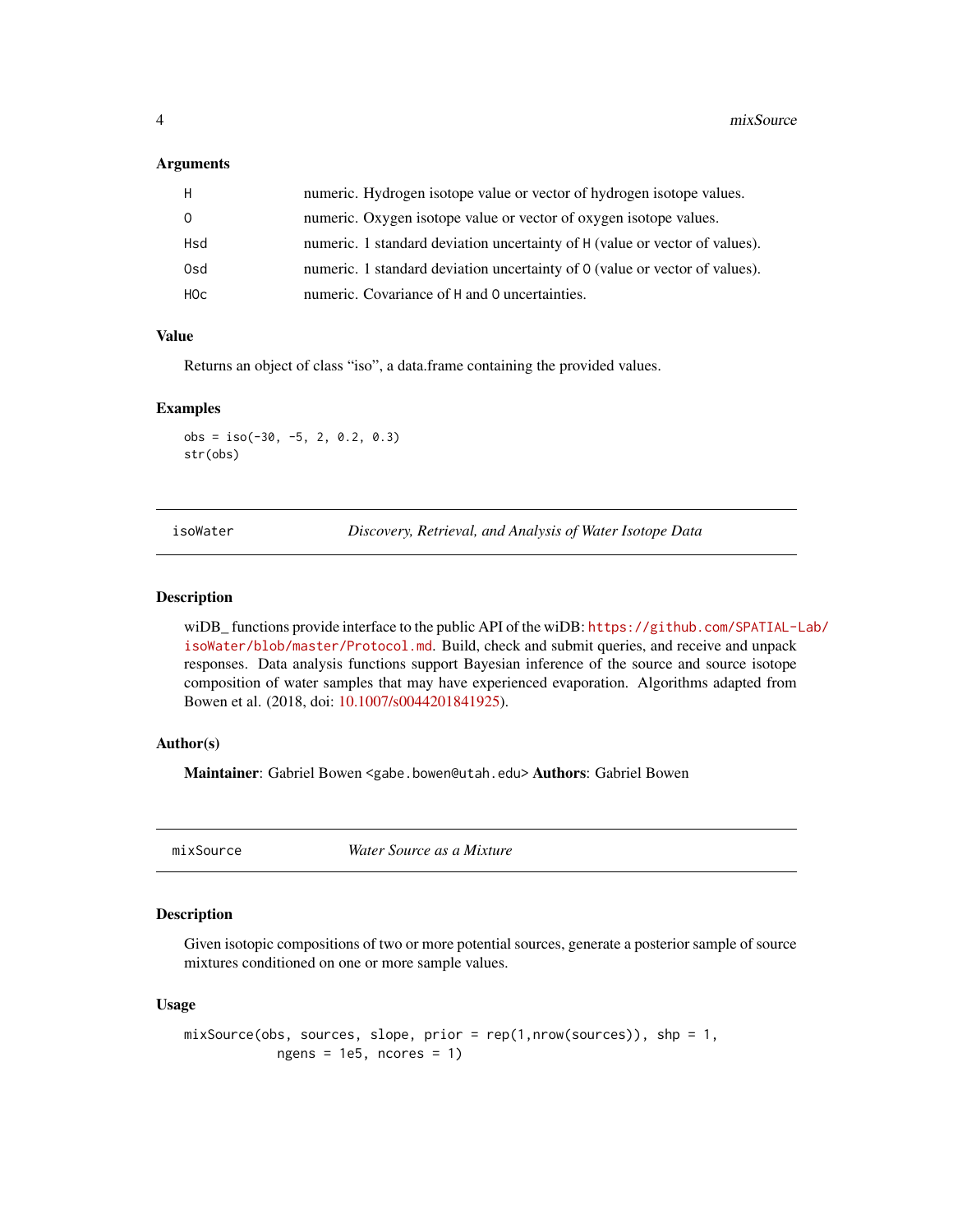#### <span id="page-4-0"></span>mixSource 5

#### Arguments

| obs     | iso object containing isotope values for one or more samples.                                                                       |
|---------|-------------------------------------------------------------------------------------------------------------------------------------|
| sources | iso object containing isotope values for two or more sources which may have<br>contributed to the observed samples.                 |
| slope   | numeric. Vector of length two specifying prior parameters for the evaporation<br>line slope (mean, standard deviation).             |
| prior   | numeric. Vector of length equal to the number of sources, giving prior estimates<br>of relative contributions of different sources. |
| shp     | numeric. Shape parameter constant used in specifying prior estimates of source<br>contributions (see Details).                      |
| ngens   | integer. Number of posterior samples to obtain (per chain).                                                                         |
| ncores  | integer. Number of cores to use for parallel processing.                                                                            |

#### Details

The Dirichlet distribution is used to represent the fractional contribution of each source. The prior estimate is a Dirchlet where the shape parameter for source i is given by prior[i] / min(prior) \* shp.

If ncores  $= 1$ , three chains will be run on a single core. If ncores  $> 1$ , ncores chains will be run in parallel on ncores cores.

#### Value

Returns an object of class "mixSource", a list containing:

| summary | matrix. Summary table of JAGS MCMC results, including parameter posterior<br>distributions and convergence statistics.             |
|---------|------------------------------------------------------------------------------------------------------------------------------------|
| results | data.frame. Posterior samples of model parameters.                                                                                 |
|         | <b>mixture d2H</b> Hydrogen isotopic composition of unevaporated source mixture.                                                   |
|         | <b>mixture d180</b> Oxygen isotopic composition of unevaporated source mixture.                                                    |
|         | <b>sX</b> fraction Fractional contribution of each source.                                                                         |
|         | <b>S</b> Evaporation line slope.                                                                                                   |
|         | <b>E</b> Evaporation index, equal to the difference between the sample and unevapo-<br>rated source mixture oxygen isotope values. |

#### Examples

```
#Prep sources
0 = runif(3, -15, -2)H = 0 * 8 + 10 + \text{rnorm}(3, 0, 6)sources = iso(H, 0, 1, 0.2, 0.17)#Sample data
obs = iso(-60, -6, 0.5, 0.1, 0)
```
#Evaporation slope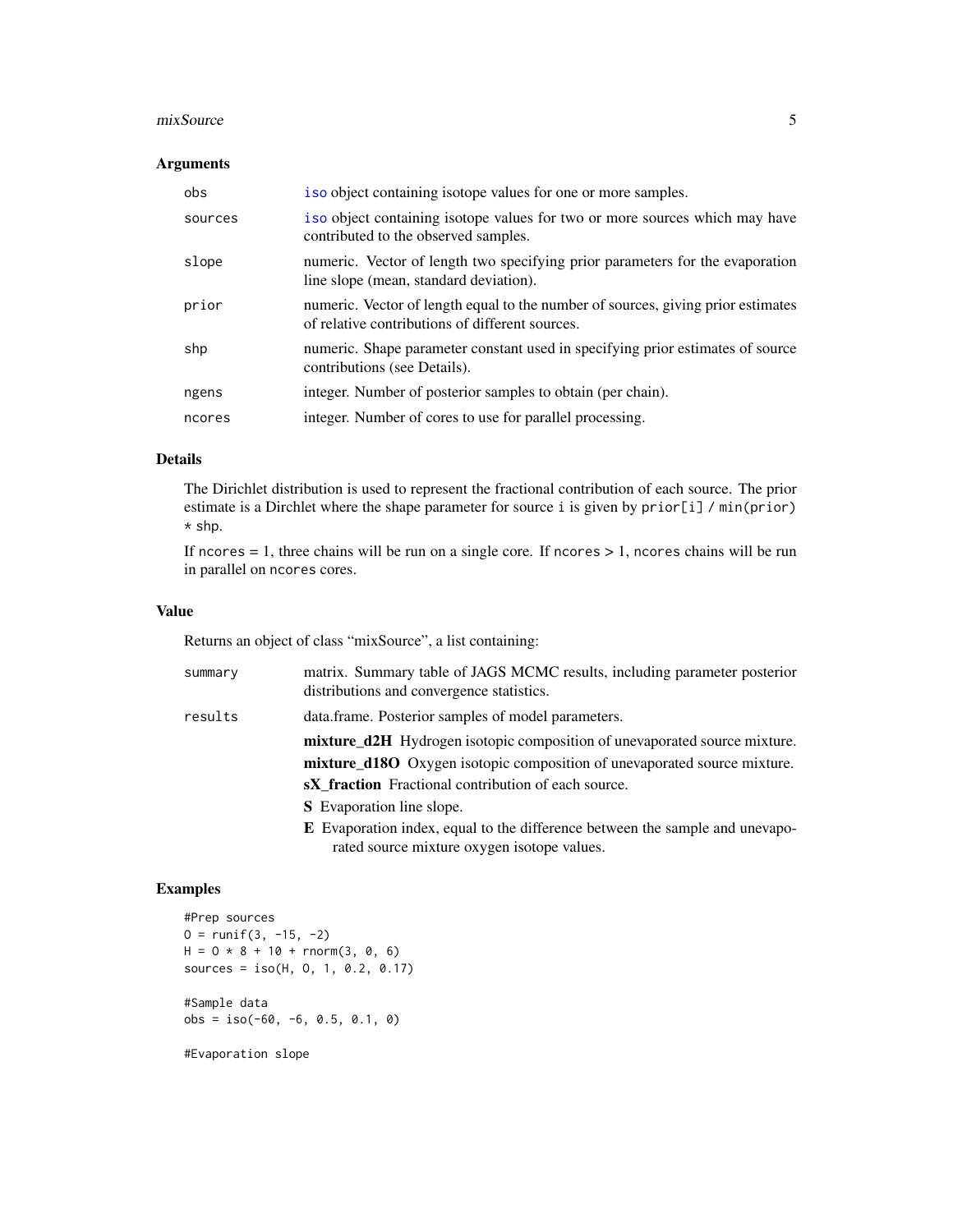```
slope = c(5, 0.3)#Run and report...likely not converged!
ws = mixSource(obs, sources, slope, ngens = 1e3)
ws$summary
#A traceplot
plot(ws$results$mixture_d18O[1:1000], type = "l")
lines(ws$results$mixture_d18O[1001:2000], col = 2)
lines(ws$results$mixture_d18O[2001:3000], col = 3)
```
<span id="page-5-1"></span>

```
mwl Mwl Object
```
#### Description

Creates objects of type "mwl" containing statistics for a meteoric water line in H and O isotope space.

#### Usage

 $mwl(HO, plot = TRUE)$ 

#### Arguments

| НO   | data.frame. Hydrogen (column 1) and oxygen (column 2) isotope values for 3 |
|------|----------------------------------------------------------------------------|
|      | or more water samples.                                                     |
| plot | logical. Plot the data, MWL, and standard error of prediction?             |

#### Details

mwl will return an error if fewer than 3 sample values are provided and a warning if fewer than 10 samples are provided or if the correlation coefficient between H and O values is less than 0.7. Sample values should span a broad enough range of isotope values to strongly constrain the MWL.

Model II (reduced major axis) regression is used to accommodate errors on both isotope values.

#### Value

Returns an object of class "mwl", a numeric vector containing meteoric water line statistics. See [mwlSource](#page-6-1).

#### Examples

```
0 = runif(10, -15, -2)H = 0 * 8 + 10 + \text{rnorm}(10, 0, 6)MWL = mwl(data.frame(H, O))
str(MWL)
```
<span id="page-5-0"></span>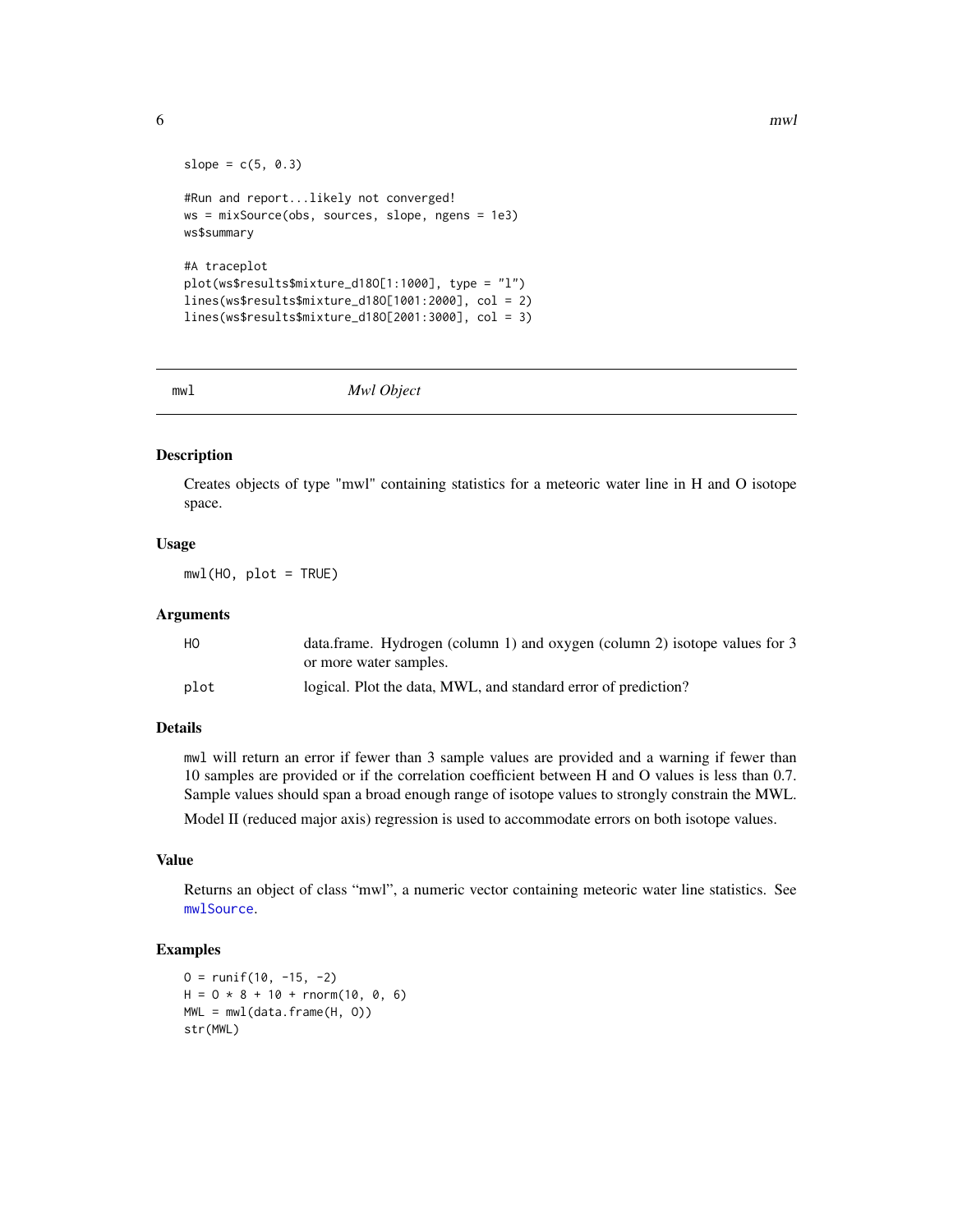<span id="page-6-1"></span><span id="page-6-0"></span>

#### Description

Given parameters describing a meteoric water line in H-O isotope space, generate a posterior sample of unevaporated source water values conditioned on one or more sample values.

#### Usage

mwlSource(obs, MWL = NULL, slope, stype = 1, ngens=1e4, ncores = 1)

#### Arguments

| obs        | iso object containing isotope values for one or more samples.                                                                      |
|------------|------------------------------------------------------------------------------------------------------------------------------------|
| <b>MWL</b> | numeric. Vector of length 6 containing parameters describing a meteoric water<br>line (see Details).                               |
| slope      | numeric. Vector of length two specifying prior parameters for the evaporation<br>line slope (mean, standard deviation).            |
| stype      | integer. Line statistic used to constrain the source prior: $1 =$ confidence interval,<br>$2$ = prediction interval (see Details). |
| ngens      | integer. Number of posterior samples to obtain (per chain).                                                                        |
| ncores     | integer. Number of cores to use for parallel processing.                                                                           |

#### Details

The prior distribution of source values is constrained by MWL, which contains the parameters: slope, intercept, average d18O, sum of squares in d18O, root mean square error, and number of samples for an empirically-determined meteoric water line. This object can be created from a H and O isotope dataset using the function [mwl](#page-5-1). The default value (if MWL = NULL) reflects the Global Meteoric Water Line estimated from a global precipitation compilation in Bowen, et al. (2019). stype determines how the source uncertainty about the MWL is calculated; the default (1, confidence interval) is appropriate if the source is best represented as an integrated mixture of the samples defining the MWL, whereas option 2 (prediction interval) is appropriate if the source is best represented as a single sample.

If ncores  $= 1$ , three chains will be run on a single core. If ncores  $> 1$ , ncores chains will be run in parallel on ncores cores.

#### Value

Returns an object of class "mwlSource", a list containing:

| summary | matrix. Summary table of JAGS MCMC results, including parameter posterior |
|---------|---------------------------------------------------------------------------|
|         | distributions and convergence statistics.                                 |
| results | data.frame. Posterior samples of model parameters.                        |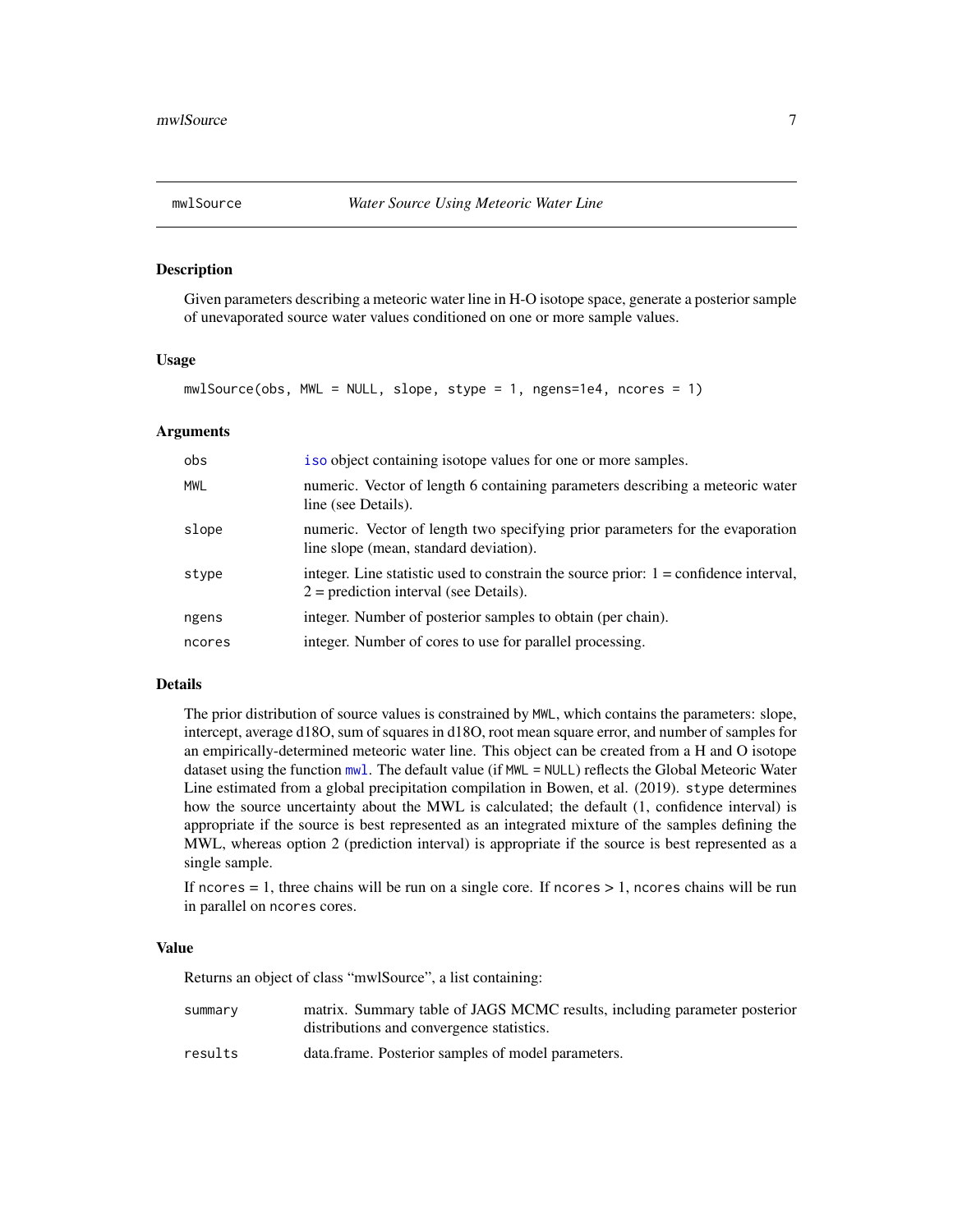<span id="page-7-0"></span>source\_d2H Hydrogen isotopic composition of unevaporated source.

source\_d18O Oxygen isotopic composition of unevaporated source.

- S Evaporation line slope.
- E Evaporation index, equal to the difference between the sample and unevaporated source mixture oxygen isotope values.

#### References

Bowen et al. (2019) Isotopes in the water cycle: Regional- to global-Scale patterns and applications. *Annual Review of Earth and Planetary Sciences* 47 453–479. doi: [10.1146/annurevearth053018-](https://doi.org/10.1146/annurev-earth-053018-060220) [060220.](https://doi.org/10.1146/annurev-earth-053018-060220)

#### Examples

```
#Prep MWL
0 = runif(10, -15, -2)H = 0 * 8 + 10 + \text{rnorm}(10, 0, 6)MWL = mwl(data.frame(H, O), plot = FALSE)
#Sample data
obs = iso(-60, -6, 0.5, 0.1, 0)
#Evaporation slope
slope = c(5, 0.3)#Run and report...likely not converged!
ws = mwlSource(obs, MWL, slope, ngens = 1e3)
ws$summary
#A traceplot
plot(ws$results$source_d18O[1:1000], type = "l")
lines(ws$results$source_d18O[1001:2000], col = 2)
lines(ws$results$source_d18O[2001:3000], col = 3)
```
wiDB\_data *Obtain data from wiDB using a query*

#### Description

Obtain data from wiDB using a query

#### Usage

```
wiDB_data(minLat = NULL, maxLat = NULL, minLong = NULL,maxLong = NULL, minElev = NULL, maxElev = NULL, minDate = NULL,
 maxDate = NULL, countries = NULL, states = NULL, types = NULL,
 projects = NULL, fields = NULL, tmpdir = tempdir(), clean = TRUE)
```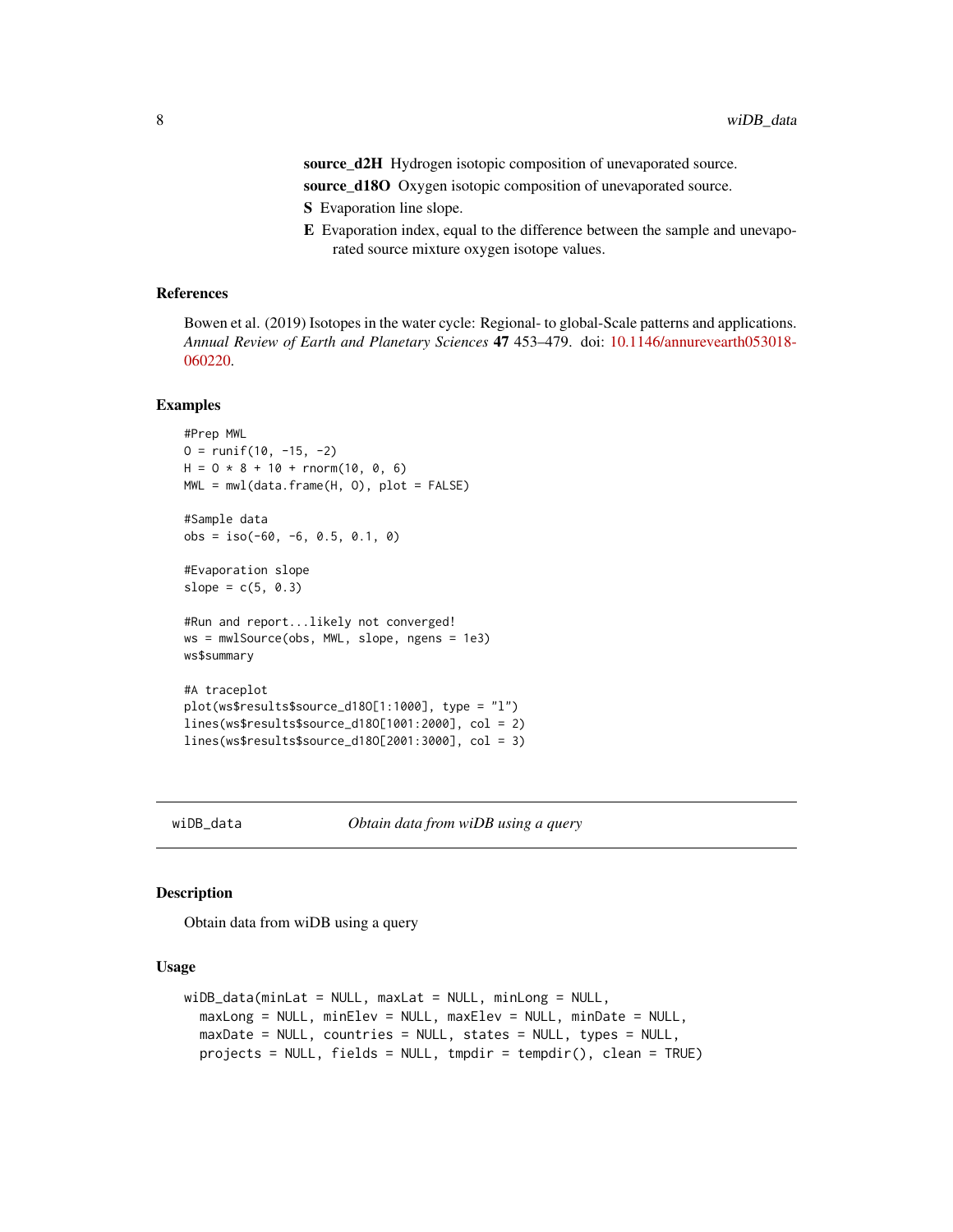#### wiDB\_data 9

#### Arguments

| minLat    | numeric. Minimum latitude for query region, in decimal degrees. South nega-<br>tive.                                                   |
|-----------|----------------------------------------------------------------------------------------------------------------------------------------|
| maxLat    | numeric. Maximum latitude for query region, in decimal degrees. South nega-<br>tive.                                                   |
| minLong   | numeric. Minimum longitude for query region, in decimal degrees. West nega-<br>tive.                                                   |
| maxLong   | numeric. Maximum longitude for query region, in decimal degrees. West nega-<br>tive.                                                   |
| minElev   | numeric. Minimum elevation for query. Meters.                                                                                          |
| maxElev   | numeric. Maximum elevation for query. Meters.                                                                                          |
| minDate   | character. Minimum date for query. Format: "YYYY-MM-DD"                                                                                |
| maxDate   | character. Maximum date for query. Format: "YYYY-MM-DD"                                                                                |
| countries | character. Vector of one or more two-letter country codes for query.                                                                   |
| states    | character. Vector of one or more two-letter state or province codes for query.                                                         |
| types     | character. Vector of one or more sample types for query. See vocabulary in the<br>wiDB template.                                       |
| projects  | character. Vector of one or more project codes for query.                                                                              |
| fields    | character. Vector of one or more data fields to return from database. If omitted,<br>returns all default fields. See here for details. |
| tmpdir    | character. Directory path to use for unpacking data object.                                                                            |
| clean     | logical. Remove working files after data object is unpacked?                                                                           |

#### Details

One or more arguments must be provided.

#### Value

named list. See [here](https://github.com/SPATIAL-Lab/isoWater/blob/master/Protocol.md) for details.

| data | dataframe. Data records for isotope samples returned by query. |
|------|----------------------------------------------------------------|
|      |                                                                |

projects dataframe. Provenance information associated with samples returned by query.

Note that some data are embargoed or have been shared under a license that prohibits redistribution. In dataframe *data* values of 9999 indicate that a measurement is available but can't be obtained directly from the wiDB. Project information in *projects* can be used to contact or visit the primary data source to learn about access to these data. Values of -9999 in *data* indicate no measurement.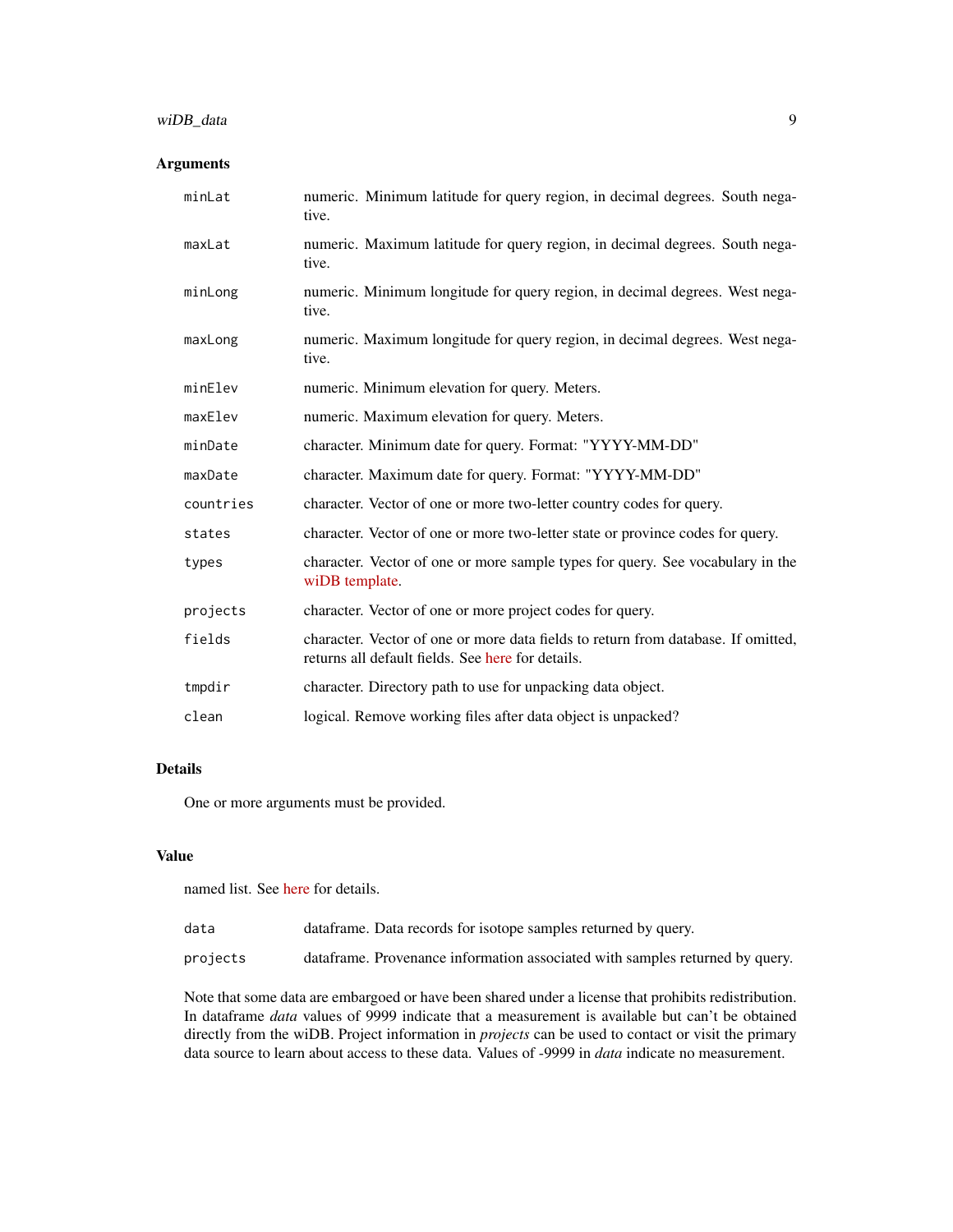#### Examples

```
#Download data for US precipitation in the 1990s
vals = wiDB_data(minDate = "1990-01-01", maxDate = "2000-01-01",
  countries = "US", types = "Precipitation")
#Download data for US Rivers and streams, requesting a subset of data fields
vals = wiDB_data(minDate = "1980-01-01", maxDate = "2000-01-01",
  countries = "US", types = "River_or_stream",
  fields = "Site_Name,Latitude,Longitude,d2H")
```

```
wiDB_sites Obtain information on wiDB sites using a query
```
#### Description

Obtain information on wiDB sites using a query

#### Usage

```
wiDB_sites(minLat = NULL, maxLat = NULL, minLong = NULL, maxLong = NULL,
 minElev = NULL, maxElev = NULL, minDate = NULL, maxDate = NULL,
 countries = NULL, states = NULL, types = NULL, projects = NULL)
```
#### Arguments

| minLat    | numeric. Minimum latitude for query region, in decimal degrees. South nega-<br>tive.             |
|-----------|--------------------------------------------------------------------------------------------------|
| maxLat    | numeric. Maximum latitude for query region, in decimal degrees. South nega-<br>tive.             |
| minLong   | numeric. Minimum longitude for query region, in decimal degrees. West nega-<br>tive.             |
| maxLong   | numeric. Maximum longitude for query region, in decimal degrees. West nega-<br>tive.             |
| minElev   | numeric. Minimum elevation for query. Meters.                                                    |
| maxElev   | numeric. Maximum elevation for query. Meters.                                                    |
| minDate   | character. Minimum date for query. Format: "YYYY-MM-DD"                                          |
| maxDate   | character. Maximum date for query. Format: "YYYY-MM-DD"                                          |
| countries | character. Vector of one or more two-letter country codes for query.                             |
| states    | character. Vector of one or more two-letter state or province codes for query.                   |
| types     | character. Vector of one or more sample types for query. See vocabulary in the<br>wiDB template. |
| projects  | character. Vector of one or more project codes for query.                                        |

<span id="page-9-0"></span>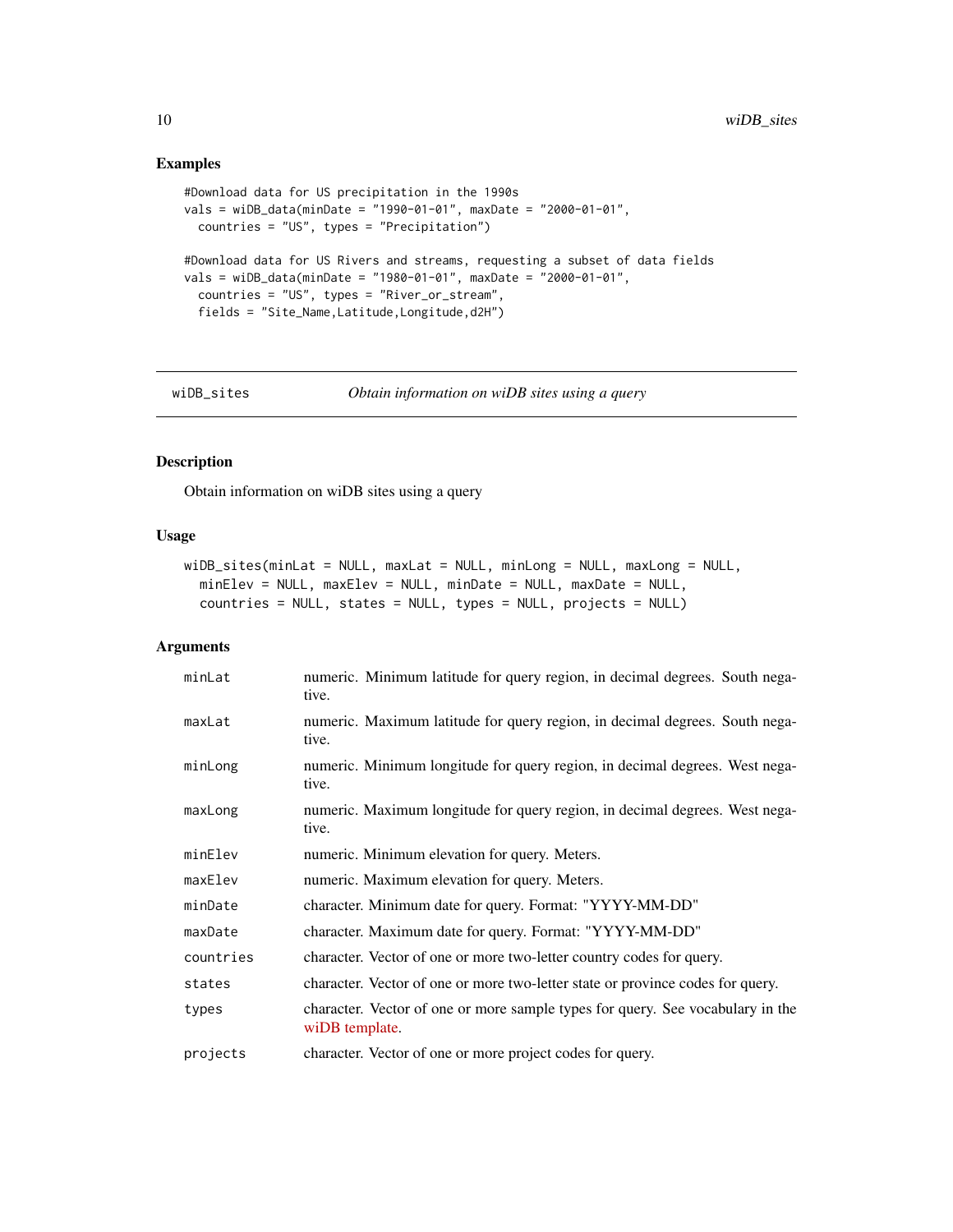<span id="page-10-0"></span>wiDB\_values 11

#### Details

One or more arguments must be provided.

#### Value

dataframe. Contains location and summary information for all wiDB sites returned by query. See [here](https://github.com/SPATIAL-Lab/isoWater/blob/master/Protocol.md) for details.

#### Examples

```
#Find all sites with tap water data since September, 2019
sites = wiDB_sites(minDate = "2019-09-01", types = "Tap")
```
wiDB\_values *Obtain value lists for categorical fields in wiDB*

#### Description

Obtain value lists for categorical fields in wiDB

#### Usage

```
wiDB_values(fields)
```
#### Arguments

fields character. One or more field names for which to obtain value lists. Limited to: "countries", "states", "types", and "projects".

#### Value

named list. Each element is a vector or dataframe containing values for the named field.

#### Examples

```
#List all projects in the wiDB
wiDB_values("projects")
```